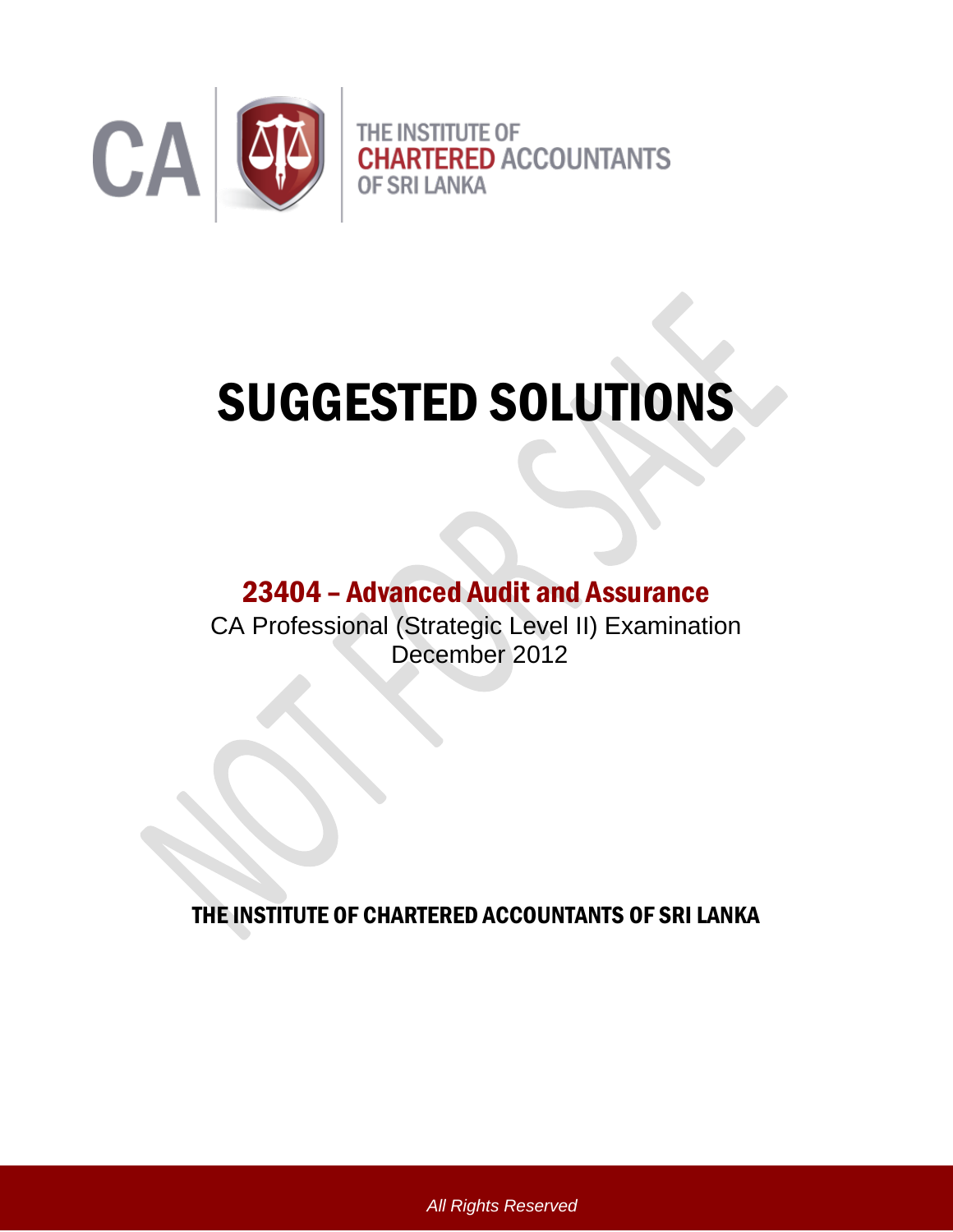Answer is presented in tabular form for easy reference. Marks can be awarded for identifying, and giving reasons for the matters.

*\*\*\* Candidates are not required to explain in detail the accounting requirements for the point in consideration as what is tested is the auditing knowledge rather than accounting. \*\*\*The audit plan in respect of each item that is expected is only "Plan to pay specific attention to the* 

*application of accounting" rather than a detail audit program.*

Calculation of a suitable planning materiality- say a small percentage ( 4-5%) of profits as it is a PLC.

| (a)                                                                                                                                                                                                                                                                                                                                        | (b)                                                                                                                                                                                                                                                                                                                                                                                                                                                                                                                                                                                                                                                                                                                                                                                                                 |
|--------------------------------------------------------------------------------------------------------------------------------------------------------------------------------------------------------------------------------------------------------------------------------------------------------------------------------------------|---------------------------------------------------------------------------------------------------------------------------------------------------------------------------------------------------------------------------------------------------------------------------------------------------------------------------------------------------------------------------------------------------------------------------------------------------------------------------------------------------------------------------------------------------------------------------------------------------------------------------------------------------------------------------------------------------------------------------------------------------------------------------------------------------------------------|
| <b>Identify areas of Audit risk/factors</b>                                                                                                                                                                                                                                                                                                | <b>Overall Audit Plan ***</b>                                                                                                                                                                                                                                                                                                                                                                                                                                                                                                                                                                                                                                                                                                                                                                                       |
| Management bias as a result of the proposed<br>acquisition<br>The directors have been approached by a party to<br>acquire their shares in QPC.<br>The directors therefore have an incentive to<br>overstate assets and profits and to understate<br>liabilities and costs in order to maximise the price<br>they achieve for their shares. | • Plan to pay specific attention to more subjective<br>judgemental<br>of the<br>areas<br>financial<br>and<br>such<br>provisions,<br>inventory<br>statements<br>as<br>valuation, cut-off and revenue recognition.<br>· Inspect board minutes for evidence of any<br>conflict with directors' personal interests and<br>related party disclosures.                                                                                                                                                                                                                                                                                                                                                                                                                                                                    |
| High proportion of sales via internet<br>QPC makes a high proportion of its sales online<br>through its website and there is therefore a risk that<br>sales will not be recorded correctly (completeness)<br>in the accounting system from the website.                                                                                    | • Ascertain and test the control procedures around<br>the recording of sales made online.                                                                                                                                                                                                                                                                                                                                                                                                                                                                                                                                                                                                                                                                                                                           |
| <b>Significant Judgement in Revenue recognition</b><br>Significant judgement is exercised in determining<br>the revenue recognition criteria of items subjected<br>to defects                                                                                                                                                              | specific<br>attention<br>Plan<br>to<br>pay<br>to<br>the<br>$\bullet$<br>application of subjective and judgemental in<br>this regard by understanding the circumstance<br>of the defect, customer's ability to require<br>further work or to require replacement of the<br>goods, and how the directors are satisfied that<br>the significant risks and rewards have been<br>transferred recognition of an appropriate<br>provision for the rectification costs.<br>The analysis done by directors have let them<br>to conclude that the revenue on the LKR 10<br>million transaction can be recgonised along<br>with the related provision for rectification<br>This creates a concern on whether a<br>work.<br>similar provision needs to be accounted in<br>respect of the revenue recognised during the<br>year. |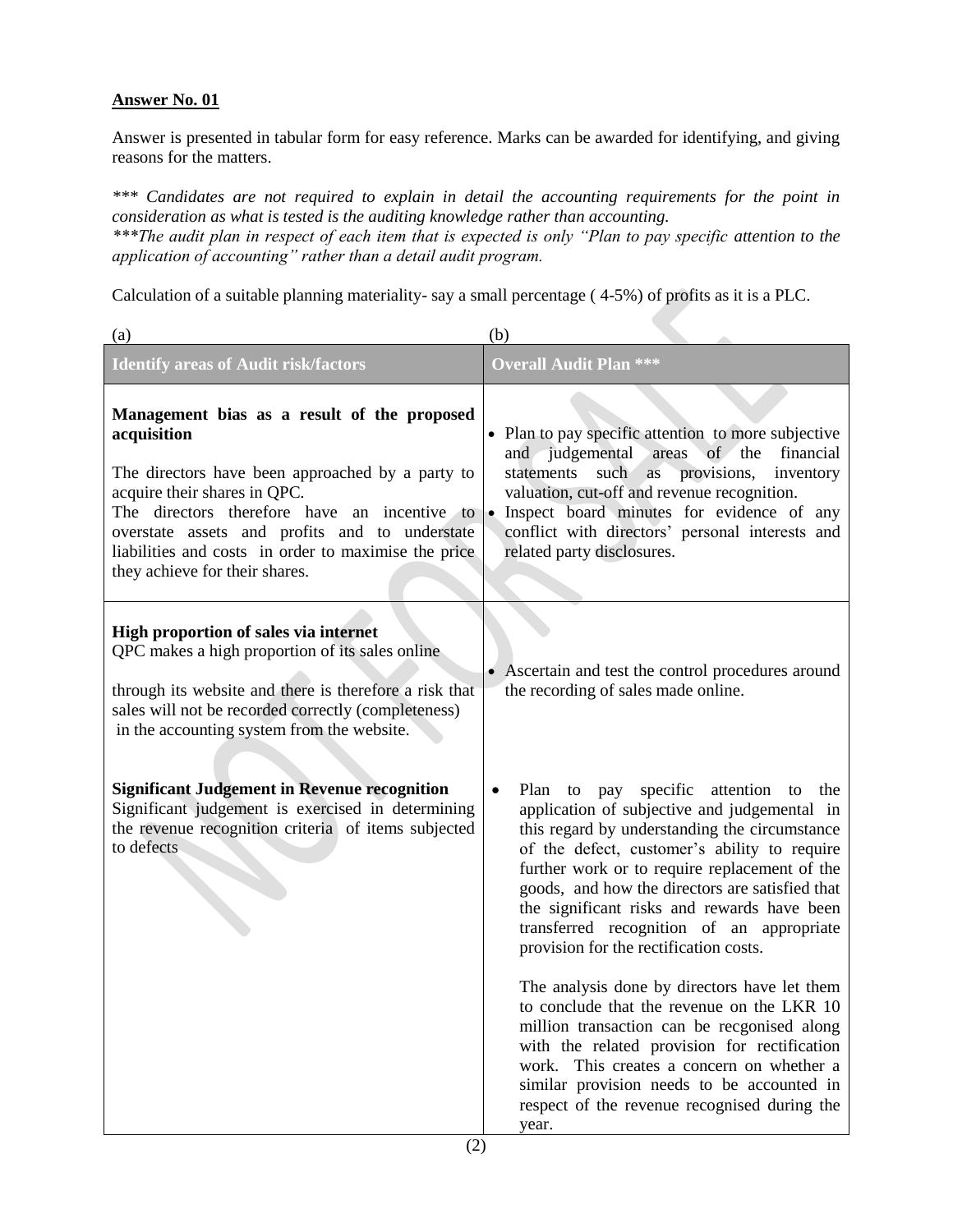| <b>Identify areas of Audit risk/factors</b>                                                                                                                                                                                                                                                                                                                                                                                      | <b>Overall Audit Plan ***</b>                                                                                                                                                                                                                                                                                                                                                                                                                       |
|----------------------------------------------------------------------------------------------------------------------------------------------------------------------------------------------------------------------------------------------------------------------------------------------------------------------------------------------------------------------------------------------------------------------------------|-----------------------------------------------------------------------------------------------------------------------------------------------------------------------------------------------------------------------------------------------------------------------------------------------------------------------------------------------------------------------------------------------------------------------------------------------------|
| <b>Contingent liability</b>                                                                                                                                                                                                                                                                                                                                                                                                      |                                                                                                                                                                                                                                                                                                                                                                                                                                                     |
| QPC is being sued over a possible violation of a<br>sales contract. The outcome of case won't be known<br>until after the audit report is signed.                                                                                                                                                                                                                                                                                | • Ascertain from management how it proposes to<br>account for or disclose the legal claim<br>• Consider the appropriateness of the application<br>of judgement of the case in light of other audit<br>evidence (e.g. lawyers correspondence)                                                                                                                                                                                                        |
| <b>Related party transactions</b><br>The managing director and finance director own<br>30% and 25% of the shares in QPC respectively and<br>are therefore related parties of the company.<br>It appears that Related Party disclosure<br>for<br>remuneration of Key Management Personnel has<br>been disclosed without the salary of the MD                                                                                      | • Enquire of management what transactions have<br>occurred between themselves and QPC during<br>the year.<br>• Inspect board minutes for any evidence of<br>related party transactions<br>• Request a management representation that all<br>related<br>party<br>transactions<br>have<br>been<br>appropriately disclosed.<br>• Inspect financial statements for appropriateness<br>of disclosure.                                                    |
| <b>Application of LKAS 32 and 39</b><br>It appears that the long term loan given to related<br>party without interest has not been correctly<br>accounted for as there is no apparent adjustment for<br>interest free element.<br>Redeemable cumulative preference shares are<br>mandatorily redeemable on 31 May 2012. Hence<br>there is an debt vs equity issue in this regard that<br>require careful understanding of terms. | Plan to pay specific attention to<br>$\bullet$<br>the<br>application of accounting<br>for<br>financial<br>for interest free loans<br>instruments<br>and<br>disclosures<br>resulting<br>deferred<br>and<br>tax<br>treatment.<br>$\bullet$<br>Plan to pay specific attention to<br>the<br>application of accounting<br>for<br>financial<br>for accounting for the debt<br>instruments<br>element in the preference share and resulting<br>disclosures |
| Idle land/land with undetermined use<br>It appears that the land is shown as a PPE.<br>However, it may have characteristics of an<br>investment property as it is currently not owner<br>occupied and the use is not determined yet                                                                                                                                                                                              | Plan to pay specific attention to<br>the<br>application of accounting for investment<br>property for accounting for the idle land                                                                                                                                                                                                                                                                                                                   |
| FV gains require special audit emphasis as it uses<br>application of judgements and estimates<br>and<br>Gain/(Loss) on revaluation of properties that is<br>included in OCI.                                                                                                                                                                                                                                                     | Plan to pay specific<br>attention to<br>$\bullet$<br>the<br>application of accounting for investment<br>property and computation of FV and use of<br>estimates                                                                                                                                                                                                                                                                                      |
| Assets classified as held for sale- SLFRS has strict<br>criteria for the measurement and classification of<br>Assets held for sale                                                                                                                                                                                                                                                                                               | Specific attention to the binding sale contract<br>which is required for the classification of<br>assets held for sale                                                                                                                                                                                                                                                                                                                              |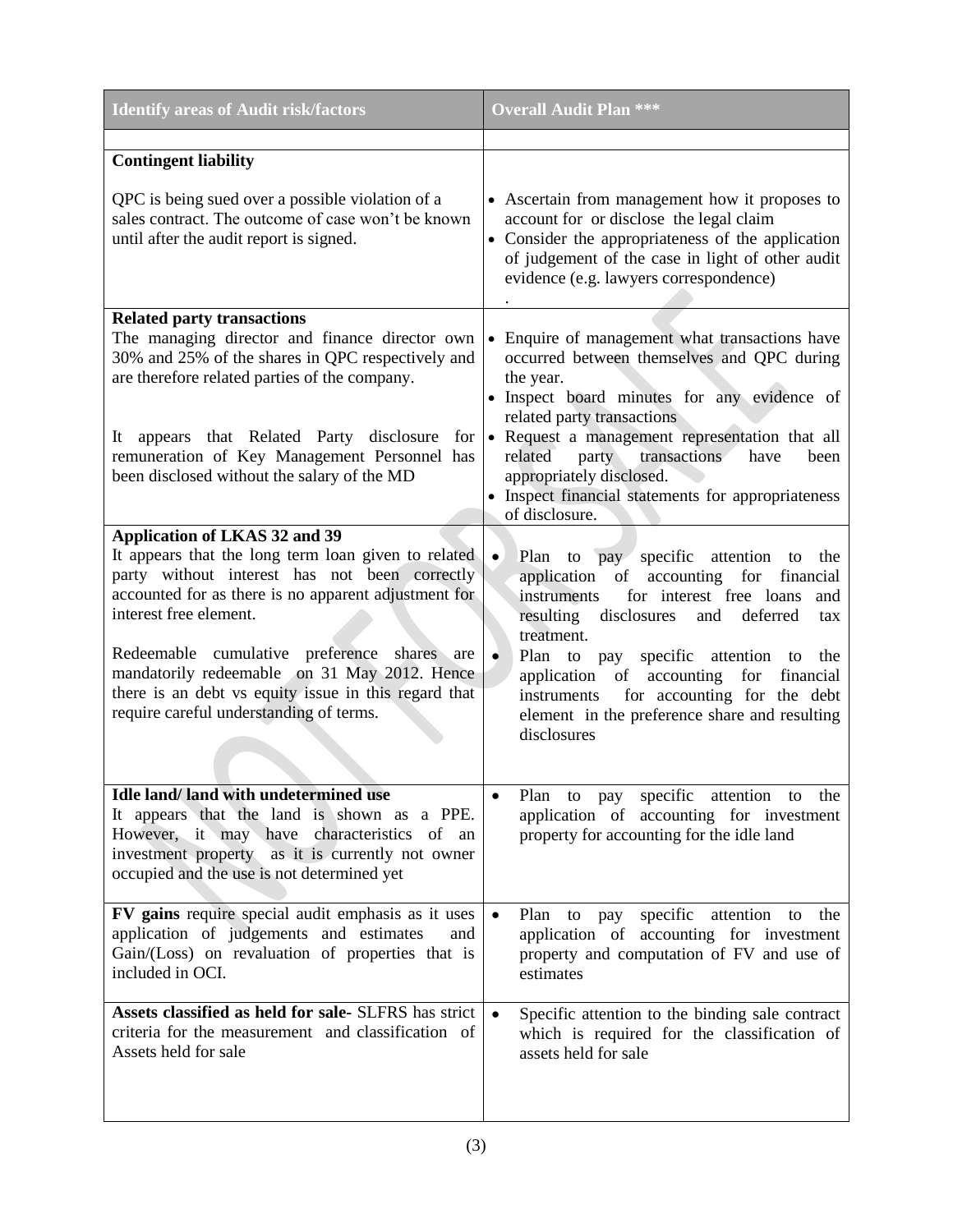| <b>Identify areas of Audit risk/factors</b>                                                                                                                                                                                                                                                                                                                                                                                                                                                                                                                                                                                                                                                                                                                                                                                                                                         | <b>Overall Audit Plan ***</b>                                                                                                                                                         |
|-------------------------------------------------------------------------------------------------------------------------------------------------------------------------------------------------------------------------------------------------------------------------------------------------------------------------------------------------------------------------------------------------------------------------------------------------------------------------------------------------------------------------------------------------------------------------------------------------------------------------------------------------------------------------------------------------------------------------------------------------------------------------------------------------------------------------------------------------------------------------------------|---------------------------------------------------------------------------------------------------------------------------------------------------------------------------------------|
|                                                                                                                                                                                                                                                                                                                                                                                                                                                                                                                                                                                                                                                                                                                                                                                                                                                                                     |                                                                                                                                                                                       |
| GP ratio has changed from 40% to 38%.<br>Variances in Distribution expenses, Marketing<br>expenses, Administration expenses,<br>Finance<br>costs and Other expenses                                                                                                                                                                                                                                                                                                                                                                                                                                                                                                                                                                                                                                                                                                                 | The level of explanation for the "audit plan" is a<br>suitable summary of "plan to pay specific<br>attention to the application of accounting" rather<br>than a detail audit program. |
| Profit for the year from discontinued operations.                                                                                                                                                                                                                                                                                                                                                                                                                                                                                                                                                                                                                                                                                                                                                                                                                                   |                                                                                                                                                                                       |
| Goodwill and other intangibles have stayed<br>constant. Need to look at impairment testing<br>Finance lease receivables variance. Variance in<br>Trade and other receivables, Finance lease<br>receivables, Available for Sale financial assets,<br>Current tax assets, and Cash and bank balances<br>Variance in Borrowings, Other financial<br>Retirement benefit<br>obligation,<br>liabilities,<br>Deferred tax liabilities, Trade<br>and other<br>payables, Other financial liabilities, Current tax<br>liabilities, Provisions, Deferred revenue, Other<br>liabilities, Liabilities directly associated with<br>assets classified as held for sale.<br>The revenue recognition policy of recognising<br>revenue when goods are delivered may need to<br>be assessed during the audit.<br>The revenue during the year has declined<br>despite a growing internet sales segment. |                                                                                                                                                                                       |
| (maximum 15 marks)                                                                                                                                                                                                                                                                                                                                                                                                                                                                                                                                                                                                                                                                                                                                                                                                                                                                  | (maximum 20 marks)                                                                                                                                                                    |
|                                                                                                                                                                                                                                                                                                                                                                                                                                                                                                                                                                                                                                                                                                                                                                                                                                                                                     |                                                                                                                                                                                       |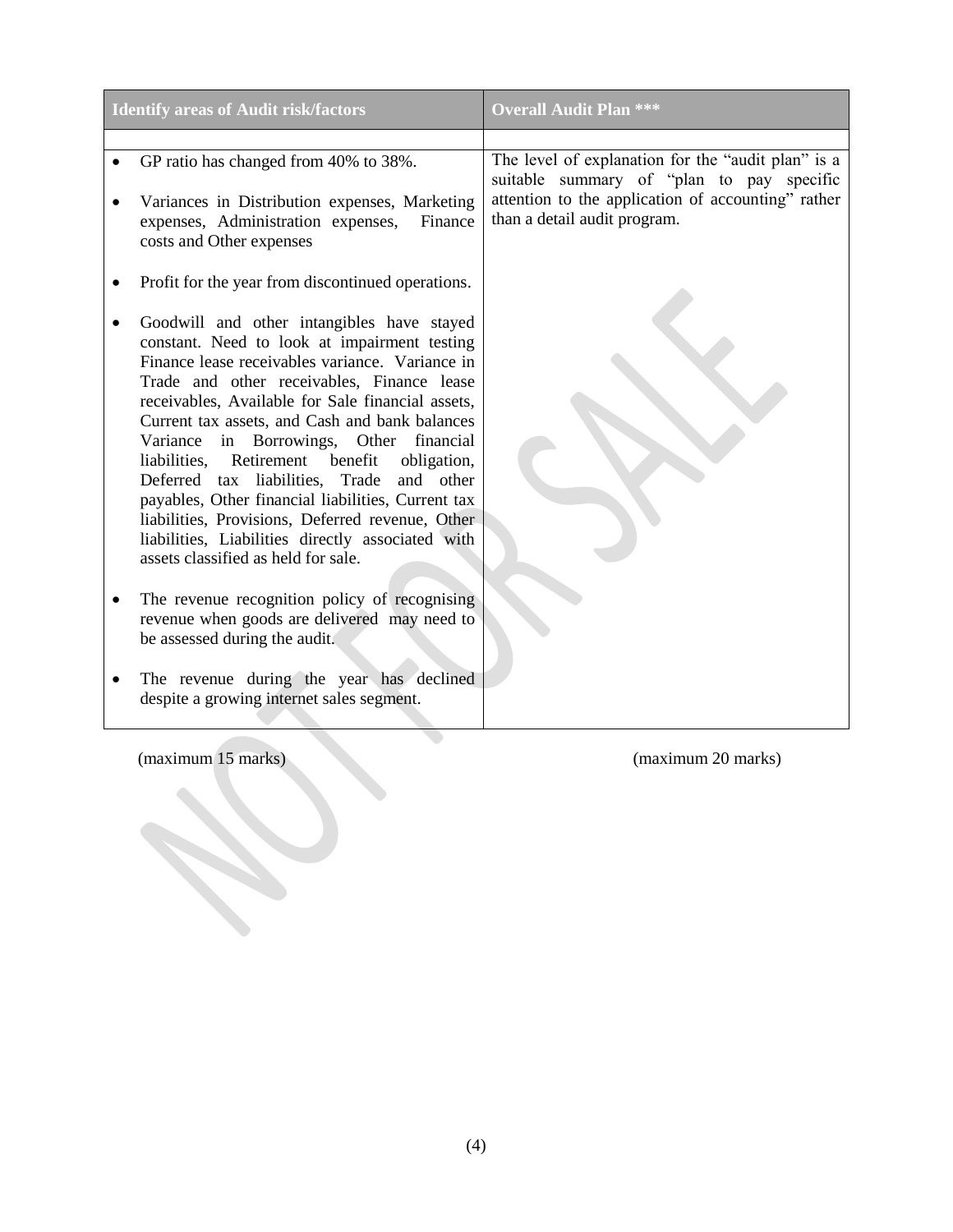(a) Ethical and professional issues and (b) measures to be implemented to mitigate any threats to auditor independence and objectivity are tabulated as follows:

| <b>Issues</b><br>(a)                                | (b)<br><b>Safeguards</b>                                        |
|-----------------------------------------------------|-----------------------------------------------------------------|
| Samanala Group PLC can be a client that<br>$i$ .    | Regular review should be done to ensure<br>$\mathbf{i}$ .<br>a) |
| generates a large audit and non audit fee           | regular<br>fees<br>that<br>below<br>are                         |
| income.                                             | recommended thresholds. E.g. Fees                               |
| ii.) As a result there can be <u>fee dependence</u> | from one client must not exceed 10%                             |
| self interest threat                                | of total fee income of firm.                                    |
|                                                     | External quality control review.<br>$\ddot{\mathbf{i}}$ .)      |
| iii.) Fear of losing a large fee and client may     | Discuss the extent and nature of fess<br>iii.)                  |
| influence the auditor's judgment                    | charged with audit committee<br><b>or</b>                       |
|                                                     | TCWG.                                                           |
| iv.) Familiarity threat due to acting for           | Periodic rotation of key members of staff<br>b)                 |
| Samanala Group PLC for over 20 years                | Partner rotation<br>$\mathbf{c})$                               |
|                                                     | $\rm d$<br>Another Partner to study and understand the          |
| v.) AA can be <u>over influenced by personality</u> | special industry issues and take over the audit                 |
| of the founder chairman and senior partner          | periodically                                                    |
| in audit conclusions.                               |                                                                 |
|                                                     |                                                                 |
| vi.) Samanala Group PLC is in a specialized         |                                                                 |
| industry and no other Partner in AA has             |                                                                 |
| any expertise in such industry                      |                                                                 |
|                                                     |                                                                 |
| vii.) Provision of non audit services is can be     | Use different teams for non audit services<br>e)                |
| non compatible with auditor independence.           | f)<br>Independent Partner review of Audit and                   |
| E.g. tax planning involvement with                  | Non Audit services                                              |
| Samanala Group and the founder chairman             | Tax planning work need to be revisited to<br>g)                 |
| and wife's personal tax planning                    | determine threat to objectivity                                 |
|                                                     |                                                                 |
| vii.) Former manager becoming a finance             | Cooling off period where staff of AA<br>h)                      |
| director of the Samanala Group PLC                  | should not take up senior financial                             |
|                                                     | positions in Samanala Group e.g. two years                      |

- (c) Implications for audit firms if the provisions of all non audit services to audit clients is banned and mandatory rotation of audit firms is introduced.
	- (i) Non audit services:
		- a) Although a ban on the provision of non audit services is intended to remove the threat to objectivity, it may impair the audit firm"s ability to recruit high calibre personnel who value the broad based training provided by firms undertaking a variety of services
		- b) It can also remove the audit of very relevant areas related to audit such as audit of tax and audit of IT aspects of the client.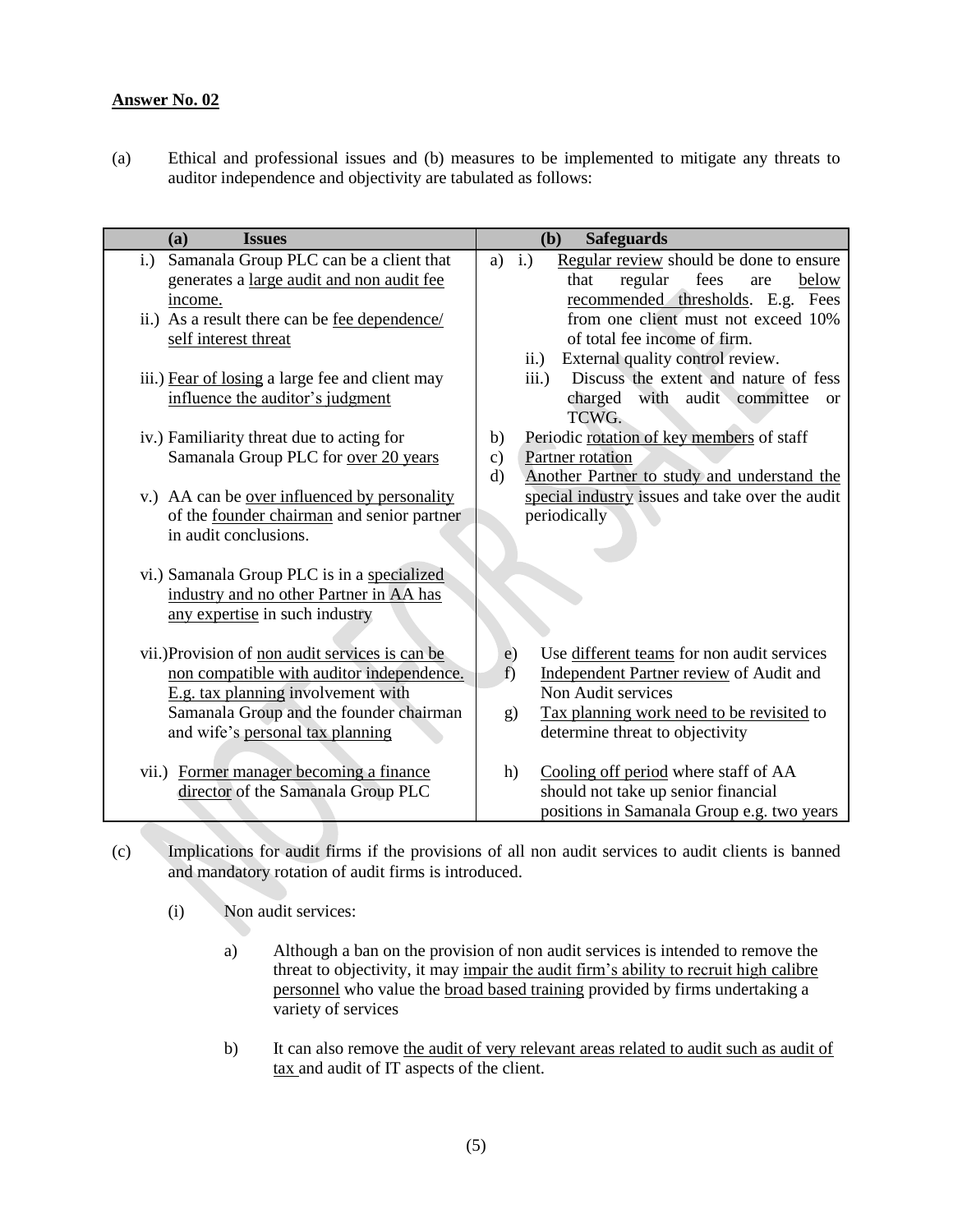- c) As the firms cannot attract and draw upon wider experienced persons, it will have loss of income and indirectly can bring upon self interest threat for not being able to retain clients with reasonable profit return.
- d) Audit fees can be affected
- (ii) Mandatory Audit firm rotation:
	- a) Although audit firm rotation can increase the auditor independence as there is no expectation of long term relationship, there can be increased risk due to the number of first time audits as the auditor may miss things due to their lack of experience with a particular client.
	- b) Auditor can be complacent or overly comfortable as he may think that most of the processes that were established by the entity was done prior to him being the auditor of the entity and that the previous auditor may have looked at the systems in the respective years in which that auditor was present.
	- c) New form has to focus on any particularities of the entity"s control environment thereby the new auditor"s initial start up costs may be high. New assignments require a significant investment in client-specific and in some cases industry specific skills.

(Total 4 marks)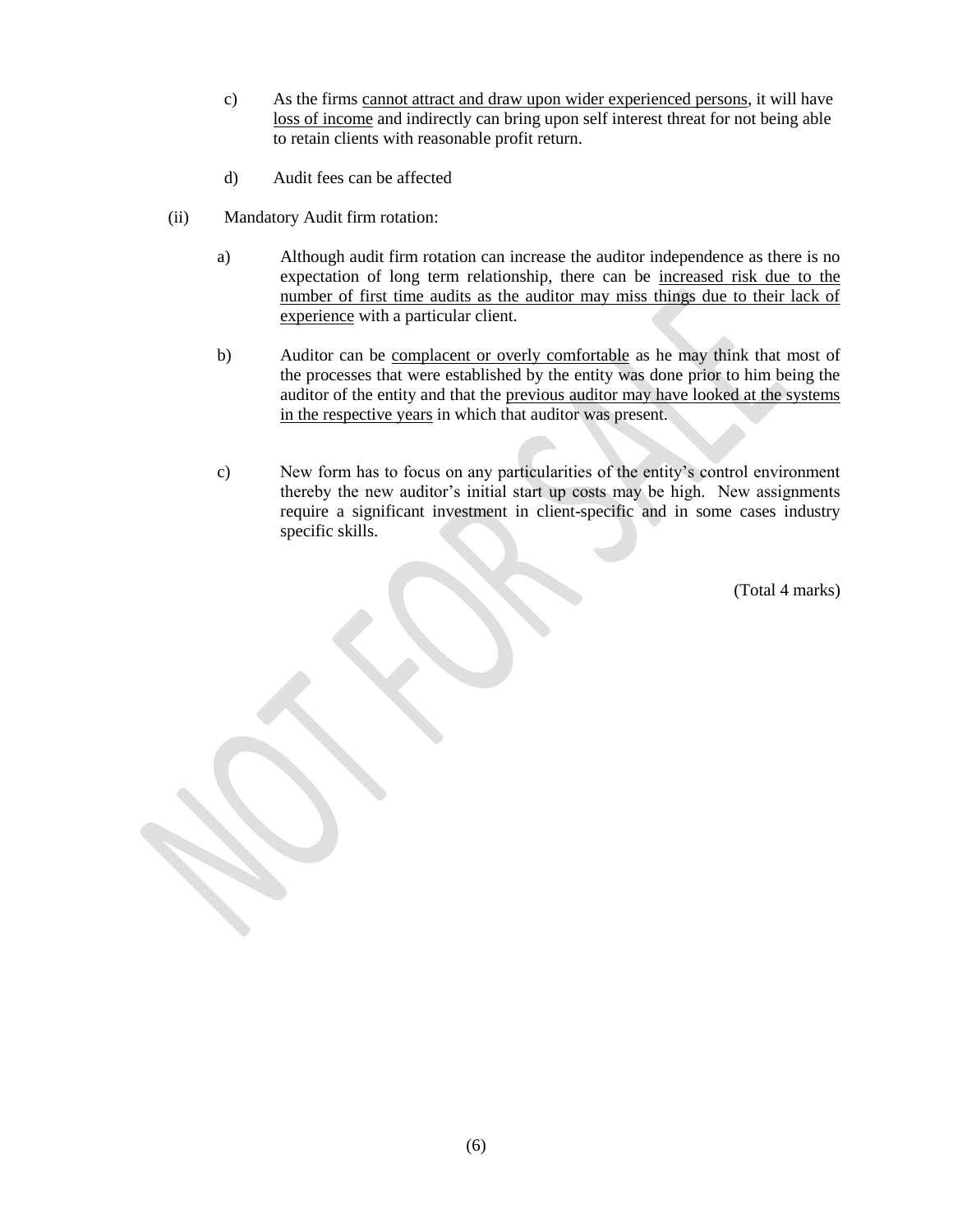#### **Matters to be considered**

As the audit for the year ended 31 December 2011 was not carried out by your firm, the impact of this to the certificate being requested need to be considered.

The time period between the audited financial statements and the declaration of dividends is 8 months, the impact of this on the work to be done needs to be considered.

The extent of work that the firm will have to do in order to issue the certificate needs to be assessed as they have so far not done any work in relation to the new client other than client acceptance procedures.

#### **Procedures**

Sign off on the letter of engagement so that there is clear understanding of the responsibilities on all parties involved.

Request and obtain the statement of solvency signed on behalf of the Board of Directors by 2 directors. Request and obtain the most recent financial statements prepared according to the requirements of the Companies Act.

Identify circumstances that the directors know or ought to know, which affects the value of assets and liabilities of the company. (e.g. Impairment of assets) and ensure that they are adjusted for in the Statement of Solvency.

As the period between the balance sheet date and the date of recommending the dividend is more than 3 months the auditor will need to obtain interim financial statements and perform **at least** a review engagement. But as the client is a new client and the financial statement on which the dividend is being paid has not been audited by you, you may want to extend the audit procedures to cover a scope greater than what is expected of a review engagement depending on the outcome of your dependence the other auditor to have identified matters that might affect the financial statements

As the auditor is expected to perform procedures designed to obtain sufficient and appropriate audit evidence that all events up to the date of the audit report, that may require adjustment to the financial statements' are identified: The auditor should ensure that the subsequent events review is done up to the date the dividend was authorised by the Board.

Review cash and credit lines that maybe used to pay out dividends- to ensure that the company is able to pay its debts as they become due in the normal course of business.

Ensure that the audit report is dated correctly. That is that the report clearly identifies the date up to which the subsequent events were reviewed and the sign off date (both should be the date the Board authorized the dividend)

(10 marks)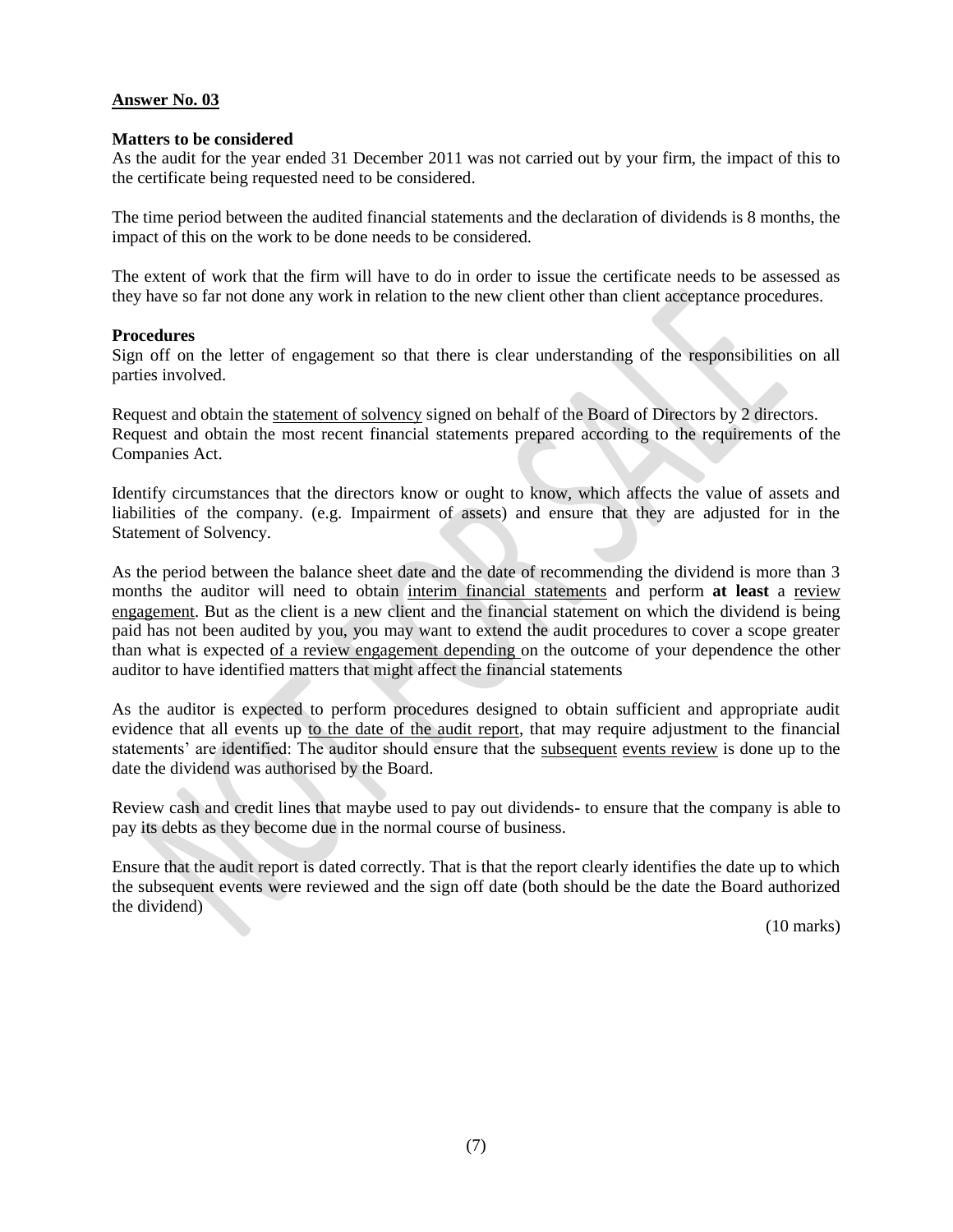(a) As ES is a new audit client the fulfilment of the requirement of Client Acceptance needs to be ensured.

As ES operates a very complex business model and because it uses a lot of IT systems, the audit firm may not have staff with relevant expertise. It is therefore particularly important that a team with appropriate skills and experience is selected for the audit.

If the firm does not have the expertise in house the availability of expert resources for consultation need to be addressed.

As ES is a new audit client and because its business is complicated it is particularly important that the audit team is adequately directed to obtain an adequate understanding of the business.

The risks arising from the client"s complex revenue structure and the lack of paper audit documents will further increase the risk of an inappropriate report being issued as the auditor does not yet know the client very well increases the importance of ensuring that the work is supervised closely and reviewed on a timely basis. (7 marks)

(b) The standard that will be appropriate to be applied in issuing the report requested by the BOI will be SLAus 805- "Special Considerations- Audit of single financial statements and specific elements, accounts or items of a financial statement".

This is the most appropriate as the scope of SLAus 805 covers reporting on a specific account or item of a financial statement and also provides for the account/item to be prepared in accordance with a general or special purpose framework.

The report to the BOI is in relation to a specific item/account of a financial statement (i.e Income) and requires a cash basis of accounting.

#### *Additional Procedures to be performed*

Ensure that the auditor is in compliance with the ethical requirements including those pertaining to independence prior to accepting the assignment

A statement needs to be obtained from the management of the income received during the year identified according to the currency of receipt, clearly indicating the percentage received in foreign currency. This statement needs to be signed by the management of the company accepting responsibility for its preparation. The statement should include a description of the basis of accounting.

The assignment should be planned and audit procedures performed to obtain sufficient and appropriate evidence in order to issue an opinion

Specific procedures may include,

- Testing of internal controls relevant to the preparation of the schedule,
- Assessment of risk of material misstatement of the schedule
- A total reconciliation will be obtained reconciling the opening debtors to closing debtors indicating the invoices raised and the settlement thereof.
- The invoices settled during the year will have to be cross checked with the receipts and the bank statement to ensure that the amount and currency of receipt in the schedule are accurate.( On a sample basis)
- Checking of local currency accounts to ascertain the proportion of receipts in local currency

(8 marks) (Total 15 marks)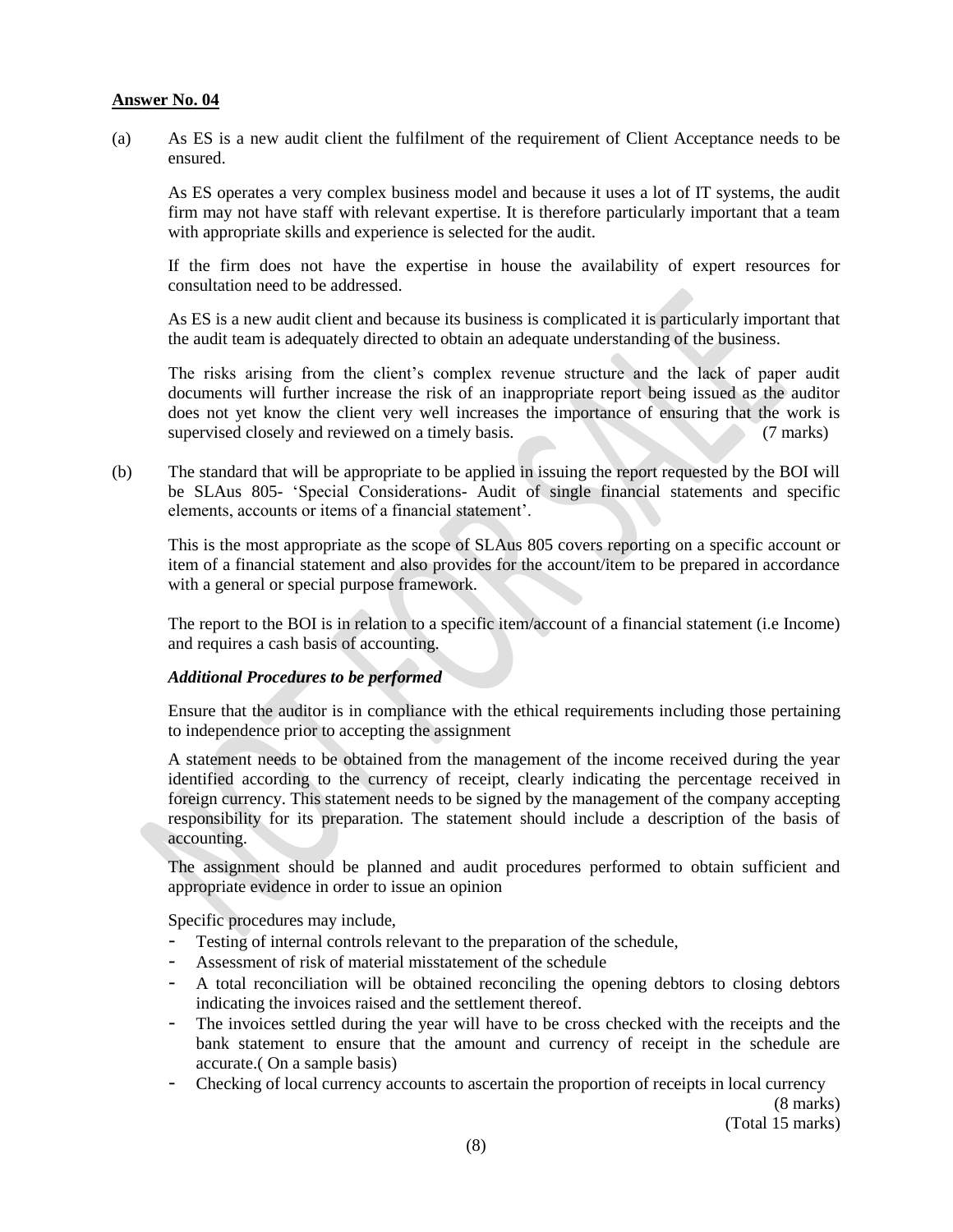#### 1. *Conclusion*-

Unmodified opinion

#### *Reasons for conclusion*

The write down of inventory to its NRV would reduce profit by 4% and reduce the net assets and inventory by less than 1%. It is unlikely that the misstatement would be considered material. Since the impact on the financial statements from this accounting standard departure is limited, the auditor is unlikely to consider it material.

*Draft Modification* Not applicable

#### 2. *Conclusion*

Modify the audit report by way of a adverse opinion

#### *Reasons for conclusion*

Not carrying the short term marketable securities at market values which are lower than the cost constitutes a departure from Sri Lanka Accounting Standards. The investment value needs to be reduced by 40% and pre tax profit would reduce by 80%. The impacts on the financial statements are both material and persuasive to require a modification by way of a Adverse Opinion.

#### *Draft Modification*-

We believe that the audit evidence we have obtained is sufficient and appropriate to provide the basis for our adverse audit opinion*.*

#### *Basis for Adverse Opinion*

The company's short term marketable securities are carried in the balance sheet at Rs. 200M. The management has not marked these securities to market but has instead stated them at cost, which is a departure from Sri Lanka Accounting Standards. The company's records indicate that had management marked the marketable securities to market, the company would have recognized an unrealized loss of Rs. 80M in the income statement for the year. The carrying amount of the marketable securities, net income and shareholders equity would have been reduced by the same amount.

#### *Adverse Opinion*

In our opinion because of the significance of the matter discussed in the Basis for Adverse Opinion paragraph, the financial statements do not give a true and fair view of the financial position of …

#### 3. *Conclusion*-

Qualify the audit report

#### *Reasons for conclusion* –

Not providing depreciation for property plant and equipment constitutes a departure from Sri Lanka Accounting Standards. The pre tax profit would reduce by 20% and the net assets by around 2%. The impacts on the financial statements are material enough to require a modification by way of a Qualified Opinion.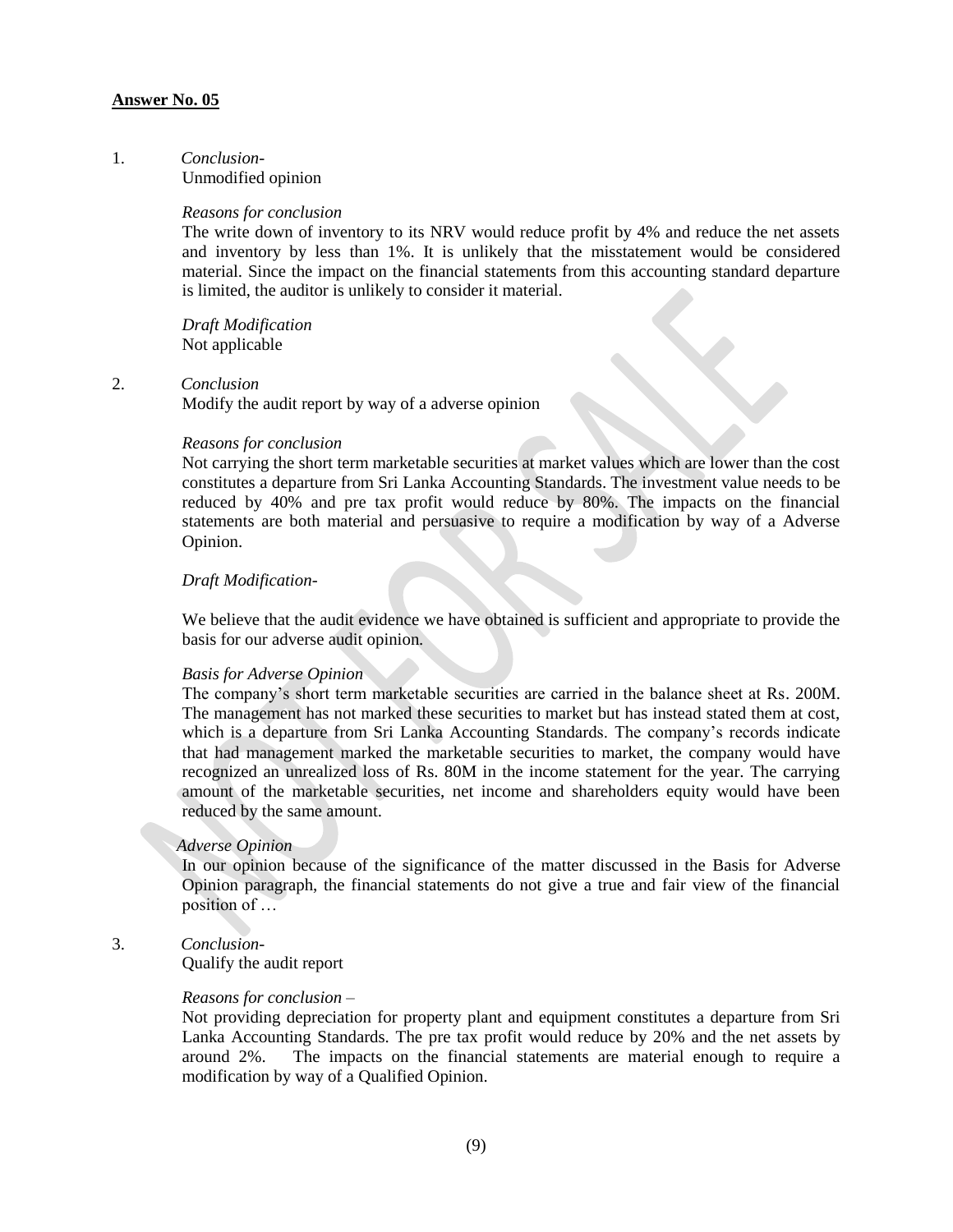#### *Draft Modification*-

We believe that the audit evidence we have obtained is sufficient and appropriate to provide the basis for our qualified audit opinion*.*

#### *Basis for Qualified Opinion*

As described in note X to the financial statements no depreciation has been provided in the financial statement, which constitutes a departure from Sri Lanka Accounting Standards. Based on a straight line method of depreciation and annual rates of 5% for the building and 20% for the equipment, the pre tax for the year would reduce by Rs. 3M in 2012 and 2.5M in 2011. Property Plant and Equipment should be reduced by accumulated depreciation of Rs.5.5M in 2012 and Rs. 2.5M in 2011 and shareholders equity should be reduced by the same amounts.

#### *Qualified Opinion*

In our opinion except for the effects of the matter described in the Basis for Qualified Opinion paragraph, the financial statements give a true and fair view of the financial position.

#### *Other Matter*

The financial statements of the company for the year ended 31<sup>st</sup> December 2011 were audited by another who expressed a qualified report on those statements on 15<sup>th</sup> March 2012.

(Total 25 marks)